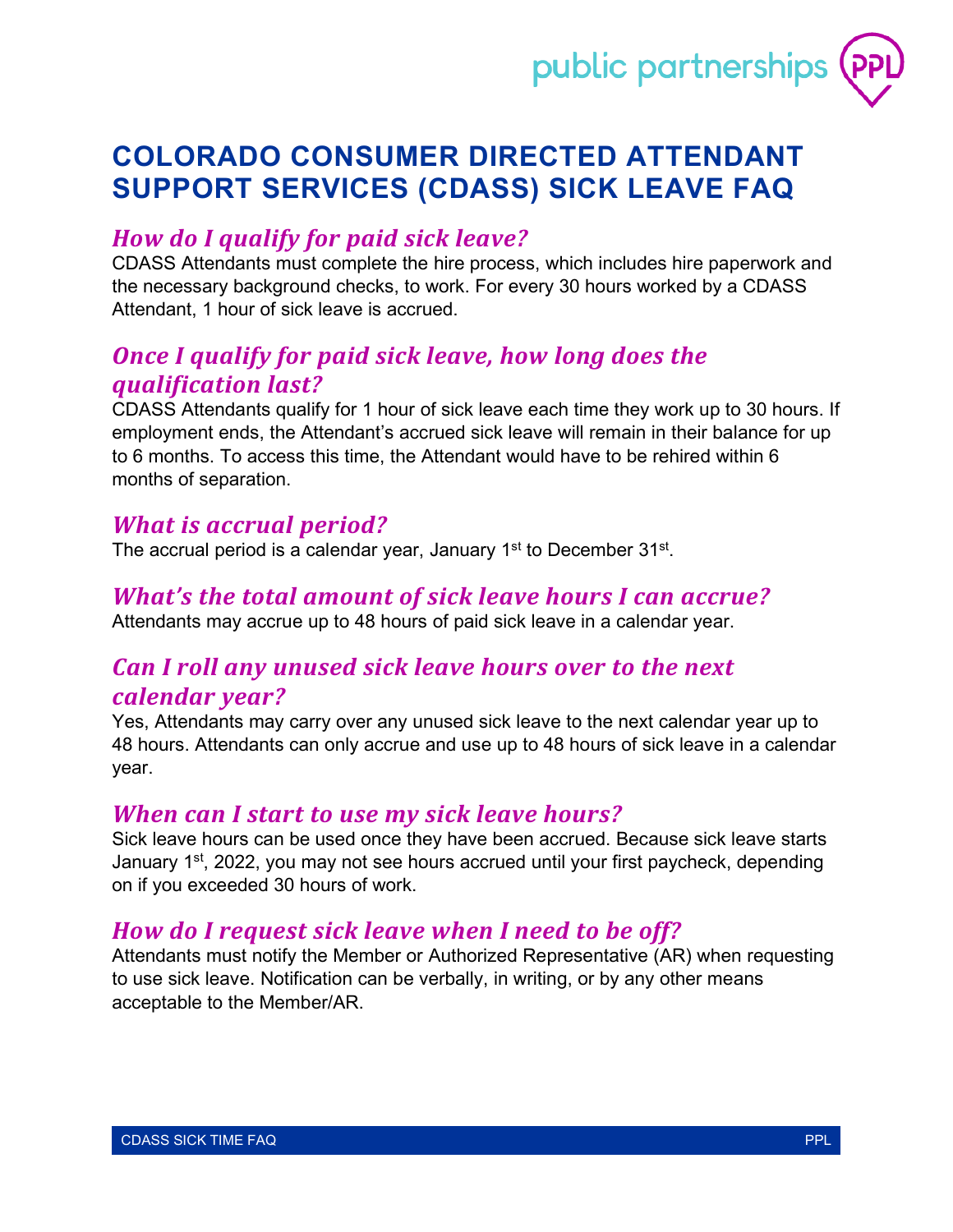# public partnerships

#### *How do I submit my sick leave hours for payment?*

Sick leave must be submitted through BetterOnline portal, Time4Care mobile app, or Telephony. Attendants must submit sick leave hours used within 30 days. Sick leave hours submitted for payment after 30 days will be denied.

There will be a "Sick Pay" code for Attendants to select and submit sick leave.

# *I am a Member/AR, how do I approve sick time for my Attendant?*

The time is approved in BetterOnline portal, Time4Care mobile app, or Telephony using the normal time approval process.

#### *Can a Member/AR deny an Attendant's request to use sick leave?*

No, not if it meets one or more of the appropriate uses as listed in Senate Bill 20-205. However, the Attendant must provide a reasonable notice to the Member/AR when sick leave is foreseeable. Member/AR cannot penalize an Attendant for requesting and/or taking sick leave.

## *What happens if I only need to use 30 minutes of paid sick leave? Do I have to use an hour?*

No, sick leave may be used in 15 minute increments.

#### *Can I use paid sick leave if the Employer of Record changes?*

Yes. In CDASS, the Member or AR can be the Employer of Record. The paid sick leave accrued with the Member the Attendant is working for can be used for sick leave under that Member.

#### *How do I use sick leave when I work for multiple Members?*

Sick leave hours are not interchangeable between Members. For example, Attendant James works for Members John and Sue. James has earned 4 hours of sick time while working for John and earned 8 hours while working for Sue. Even though James has earned a total of 12 hours of sick time between the two Members, only 4 can be used under Member John and only 8 can be used under Member Sue.

# *If the Member switches to a different Financial Management Services vendor, will I keep my sick leave hours that I've already earned?*

Yes, a transition process is in place.